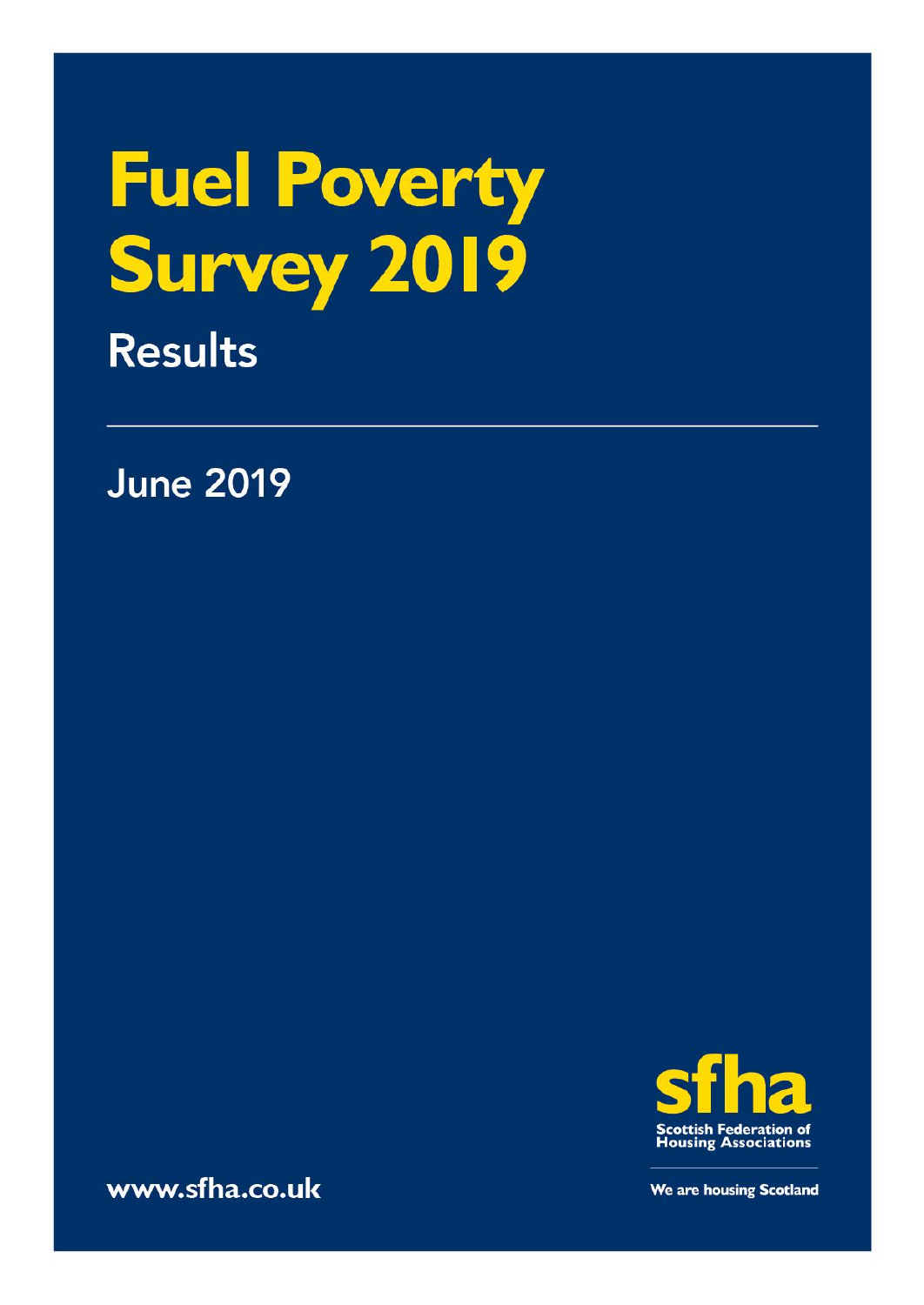

## **Introduction**

SFHA is the membership body for housing associations and co-operatives in Scotland.

In April 2019, SFHA conducted a survey of its members on the impact of fuel poverty. In total, 52 members responded to the survey. This report provides an overview of their responses.

The SFHA has released the findings ahead of the stage three proceedings of the Fuel Poverty (Target, Definition and Strategy) (Scotland) Bill on Thursday 6 June.

This data is not intended to be representative of the SFHA's membership as a whole but instead serves to provide a snapshot of SFHA members and their tenants' experiences of fuel poverty.

For further information regarding the survey or this report, please contact SFHA Research and Policy Officer Conor Hill at [chill@sfha.co.uk](mailto:chill@sfha.co.uk)

Sally Thomas, SFHA Chief Executive, said:

"It is shocking how many people are struggling to afford to heat their homes. The UK Government must take urgent action to raise social security in line with inflation to ensure no-one has to choose between heating or eating.

"Social landlords are working hard to make homes more energy efficient and reduce the cost of heating them for their tenants. However, in order to end fuel poverty, it is vital social landlords are eligible for grant assistance from the Scottish Government."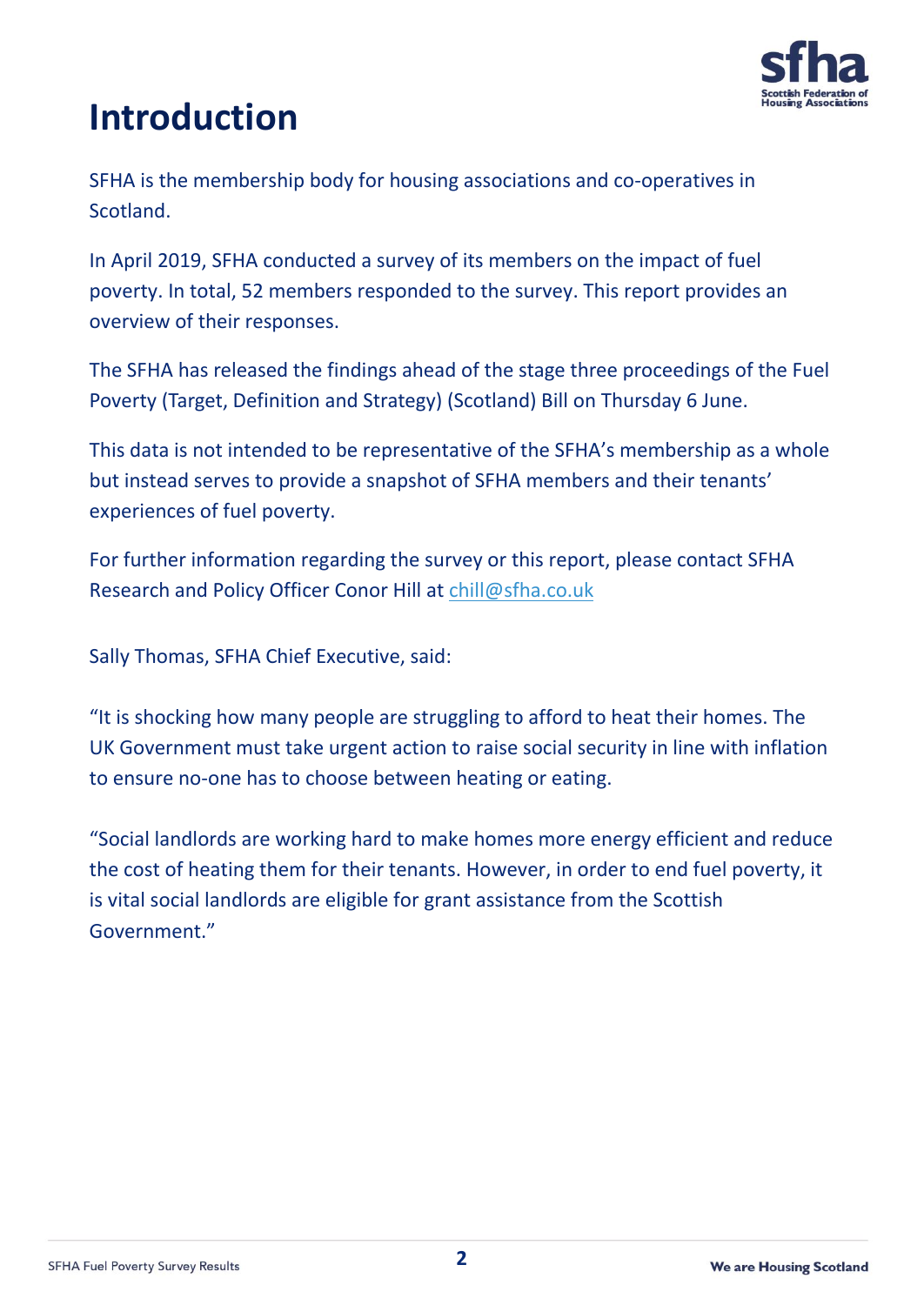

## **Increases in fuel poverty levels**

*Has your organisation noticed any increase in the number of tenants experiencing or at risk of fuel poverty?*



*Of the 37 members that responded to this question, 73% (27 members) reported an increase in the number of tenants experiencing or at risk of fuel poverty.*

*When asked why fuel poverty levels/risk had increased, members suggested that fuel poverty is particularly linked to:*

- *wider poverty issues (e.g. welfare reform and rising cost of living)*
- *rising energy prices and increased fuel debt*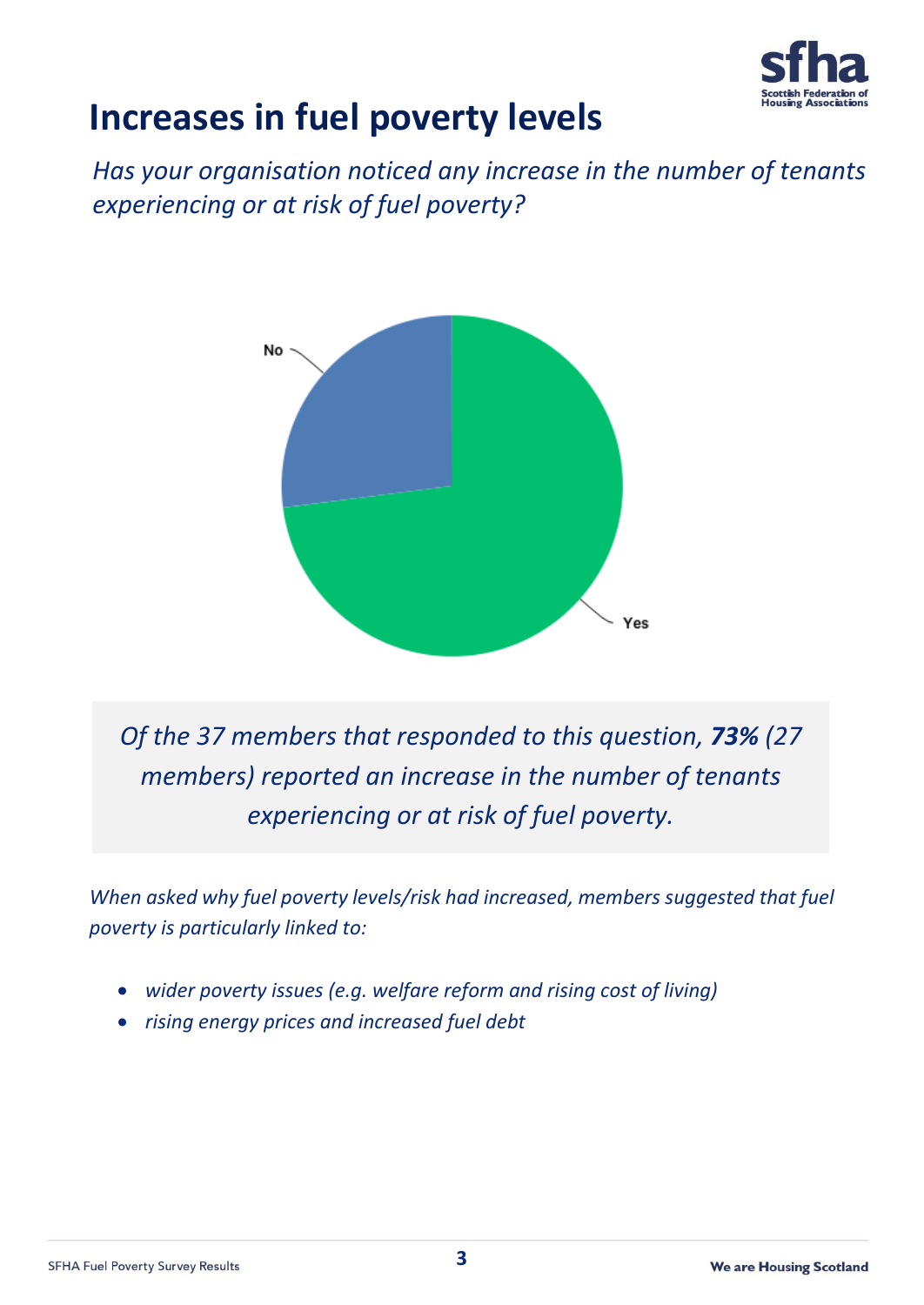

Of those organisations that answered the question, four provided additional information about levels of fuel poverty among their tenants:

- Forty-two per cent of tenants in extreme fuel poverty. **[Scottish Borders-based housing association]**
- Seventy per cent of tenants spend more than 10% of their income on energy. **[Argyll and Bute-based housing association]**
- Sixty-seven per cent of tenants fall within Scottish Government's definition of fuel poverty. **[Islands-based housing association]**
- Sixty per cent of tenants are experiencing fuel poverty. **[Glasgow and West of Scotland-based housing association]**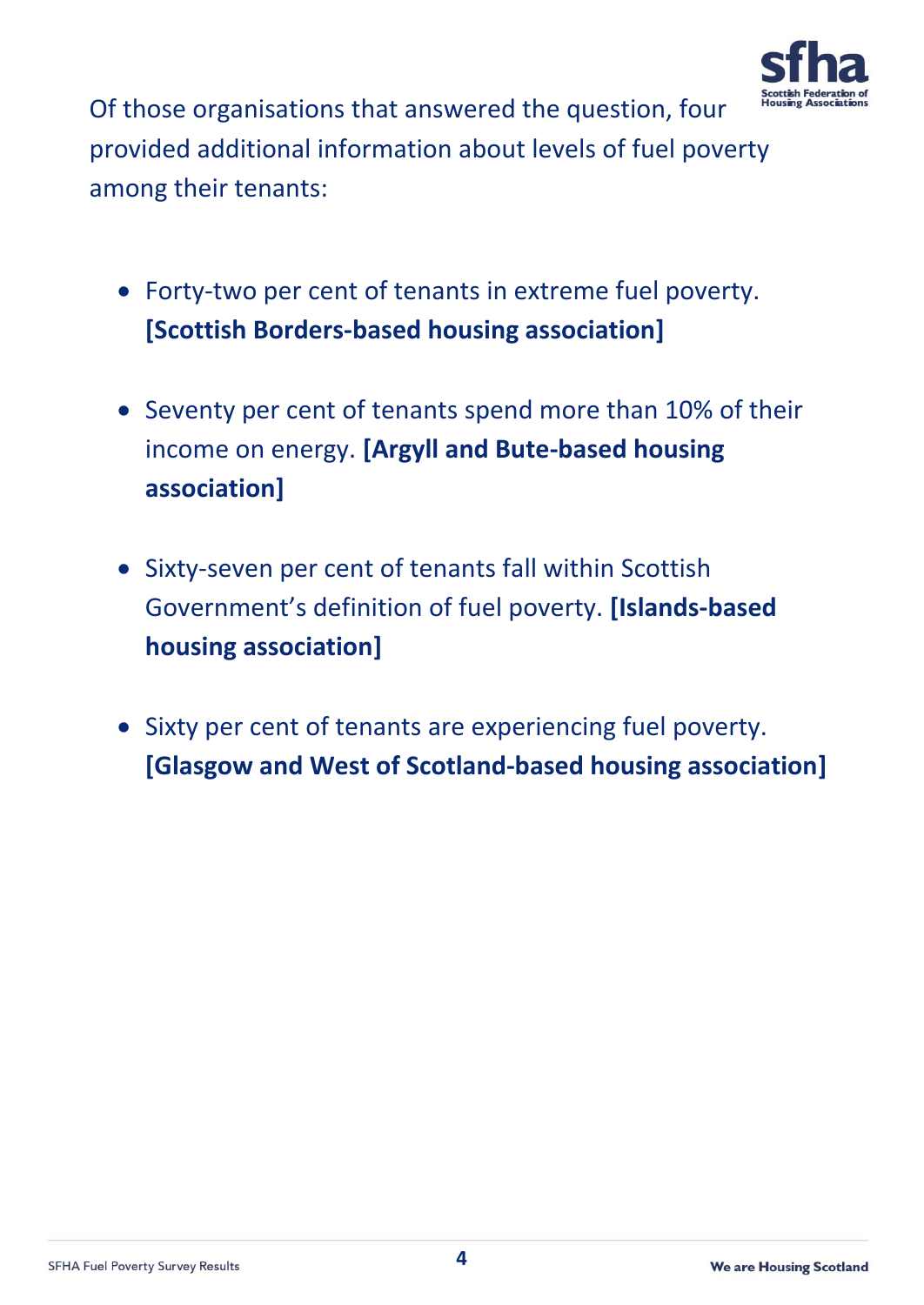

## **Self-disconnections**

*Has your organisation noticed any increase in the number of tenants disconnecting their own power or heating due to fuel poverty?*



*Of the 36 members that responded to this question, 61% (22 members) reported an increase in the number of selfdisconnections due to fuel poverty.*

*"This is something I see on almost a daily basis. It's a simple choice between heating and eating for a lot of tenants."* **[Fife and Central Scotland-based housing association]**

*"In my role as an energy adviser, over nine years, I have seen a year-on-year increase in the number of tenants self-disconnecting from their gas supply, resulting in meters being capped."* **[Glasgow-based housing association]**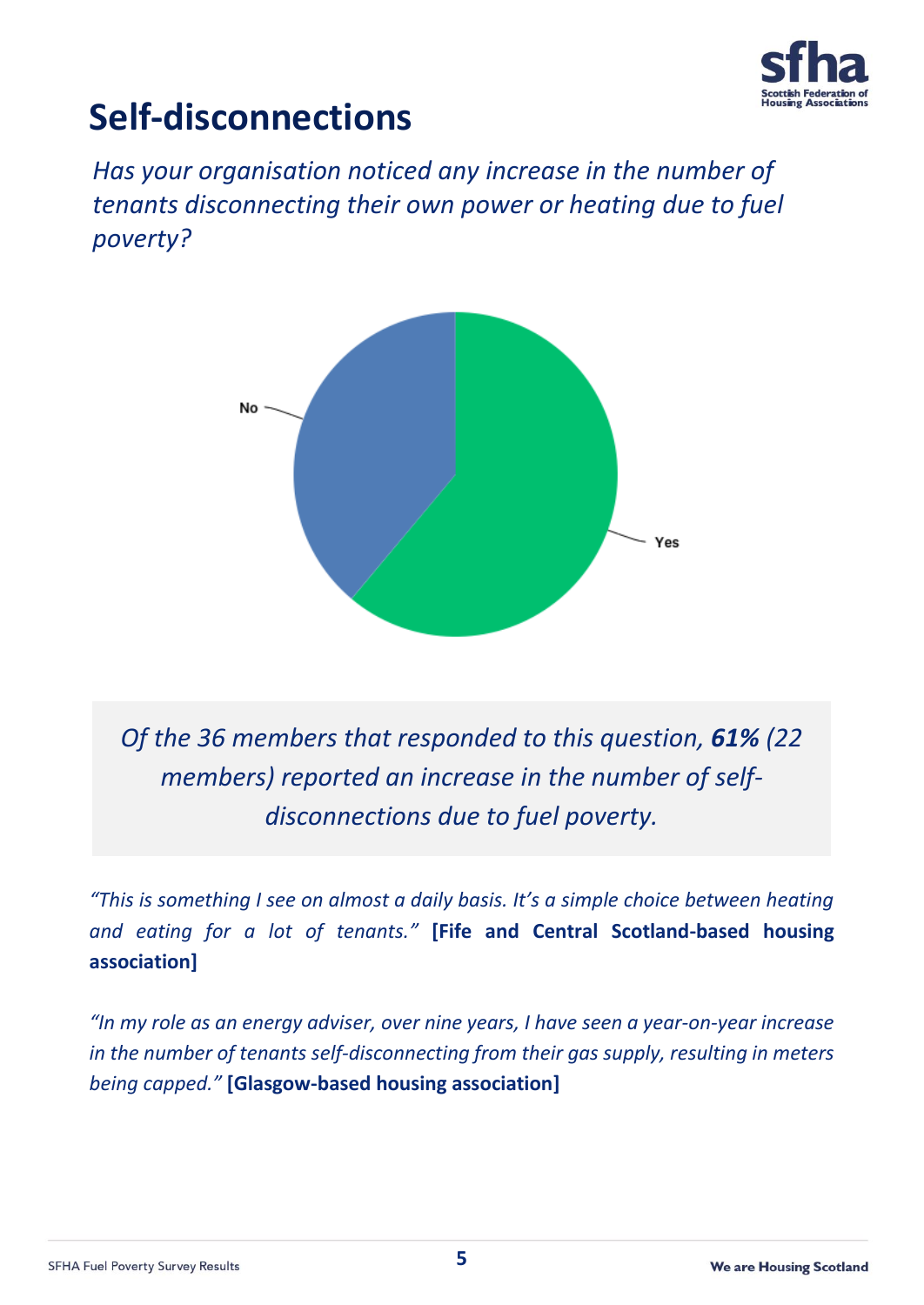

## **Causes of self-disconnections**

*Where there has been an increase in self-disconnections, what do you believe is the cause of the increase?*



*Of the 24 members that responded, 63% (15 members) attributed the rising rate of self-disconnections to welfare reform, while 29% (seven members) blamed rising fuel* 

*"It's a mix of everything to be honest. Fuel price increases, welfare reform, and general cost of living."* **[Fife and Central Scotland-based housing association]**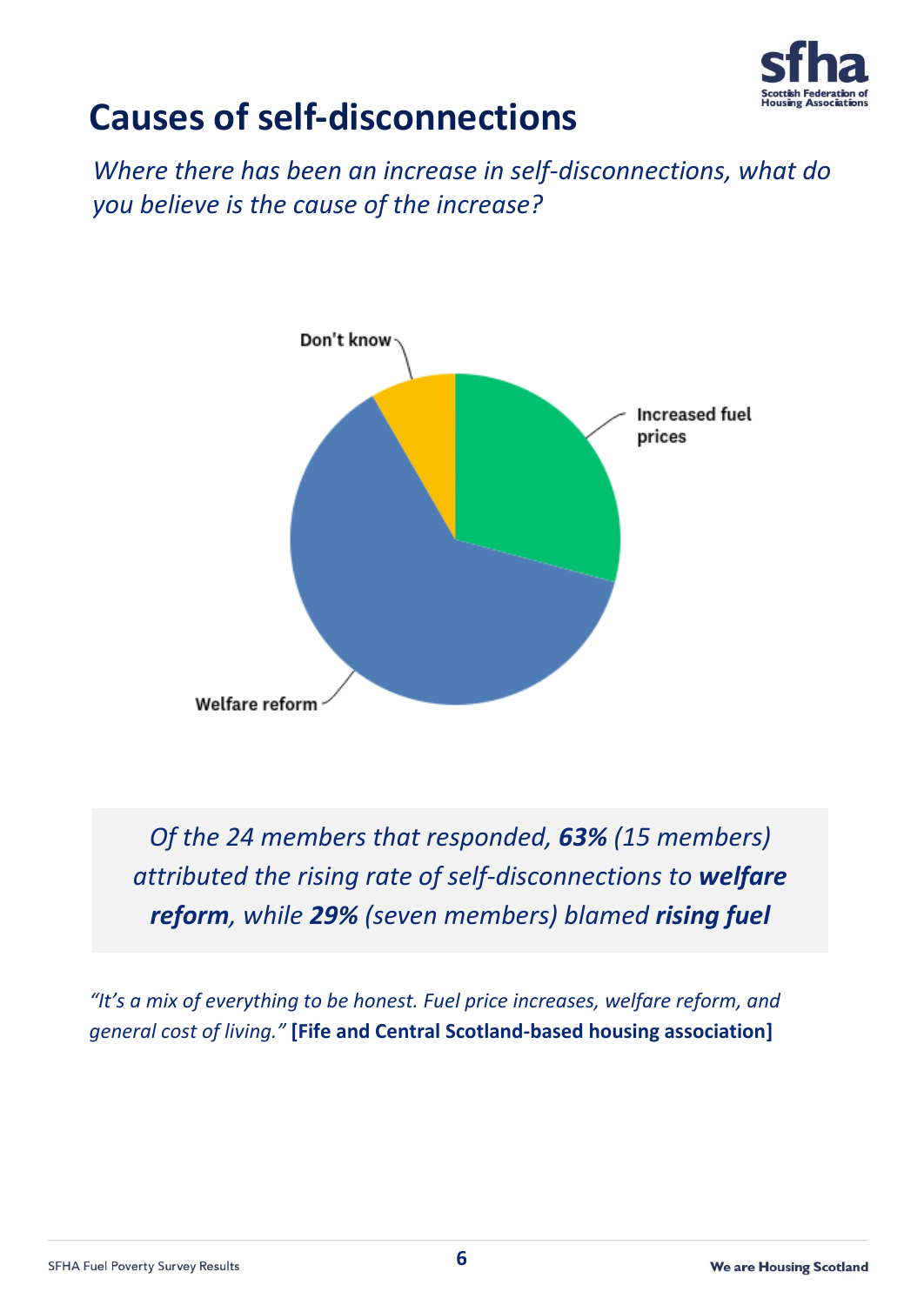

## **Fuel debt**

*Has your organisation noticed any increase in the levels of fuel debt experienced by tenants due to fuel poverty?*



*Of the 30 members that responded to this question, 73% (22 members) reported an increase in the levels of fuel debt experienced by tenants.*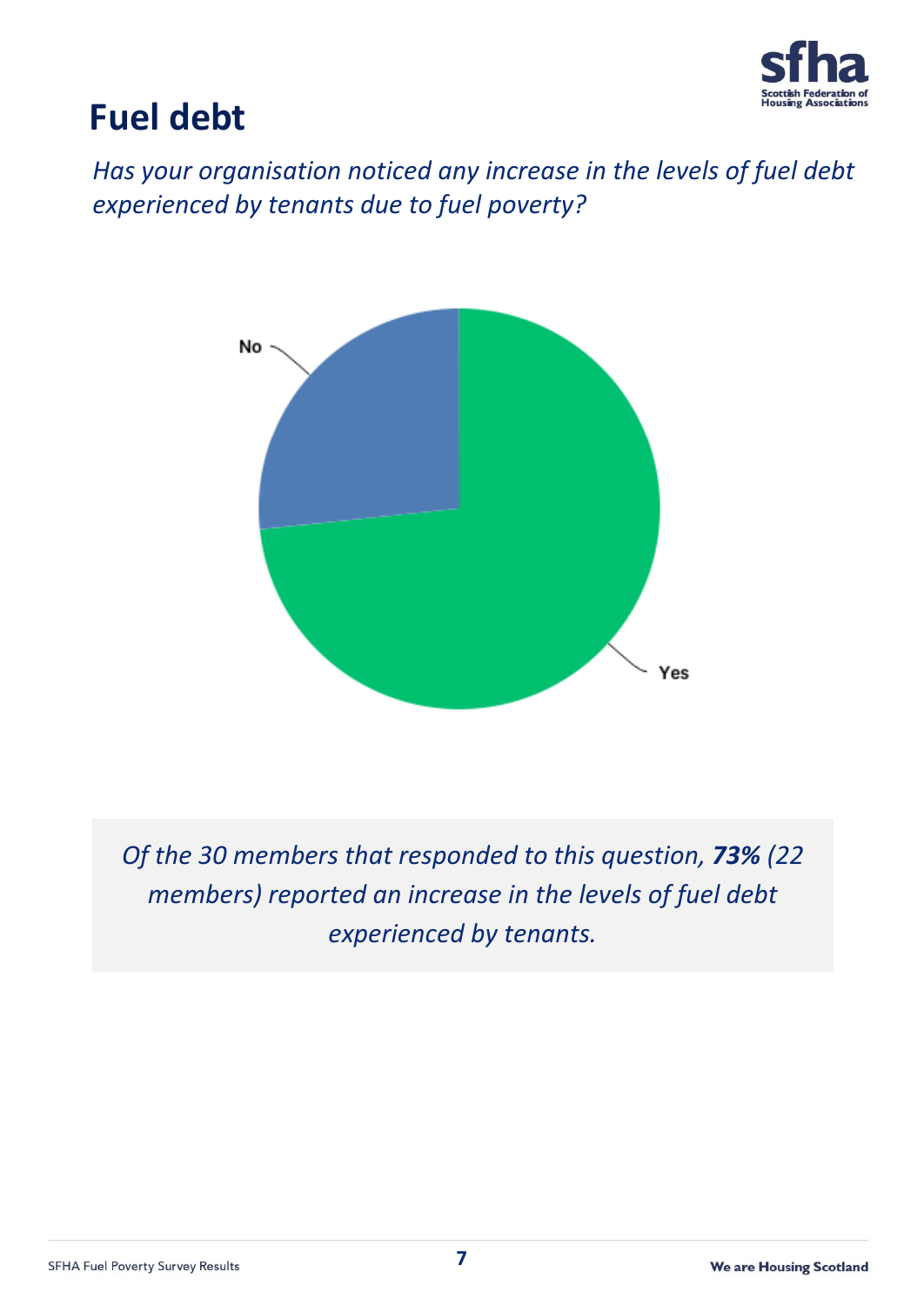

Of those organisations that answered the question, several provided additional information about levels of fuel debt among their tenants:

*"The levels of fuel debt are certainly higher than I had previously noted, with many struggling with managing their budget and choosing not to pay for gas."* 

**[Glasgow-based housing association]**

*"Average debt has increased by around 8%."* **[Glasgow and West of Scotland-based housing association]**

*"From September 2018 to March 2019, 24 people who were receiving energy advice disclosed fuel debts totalling £9,185 for gas and £5,812 for electricity."* **[Glasgow-based housing association]**

*"The association's money adviser has managed £63,040 in fuel debt for clients."* **[Glasgow-based housing association]**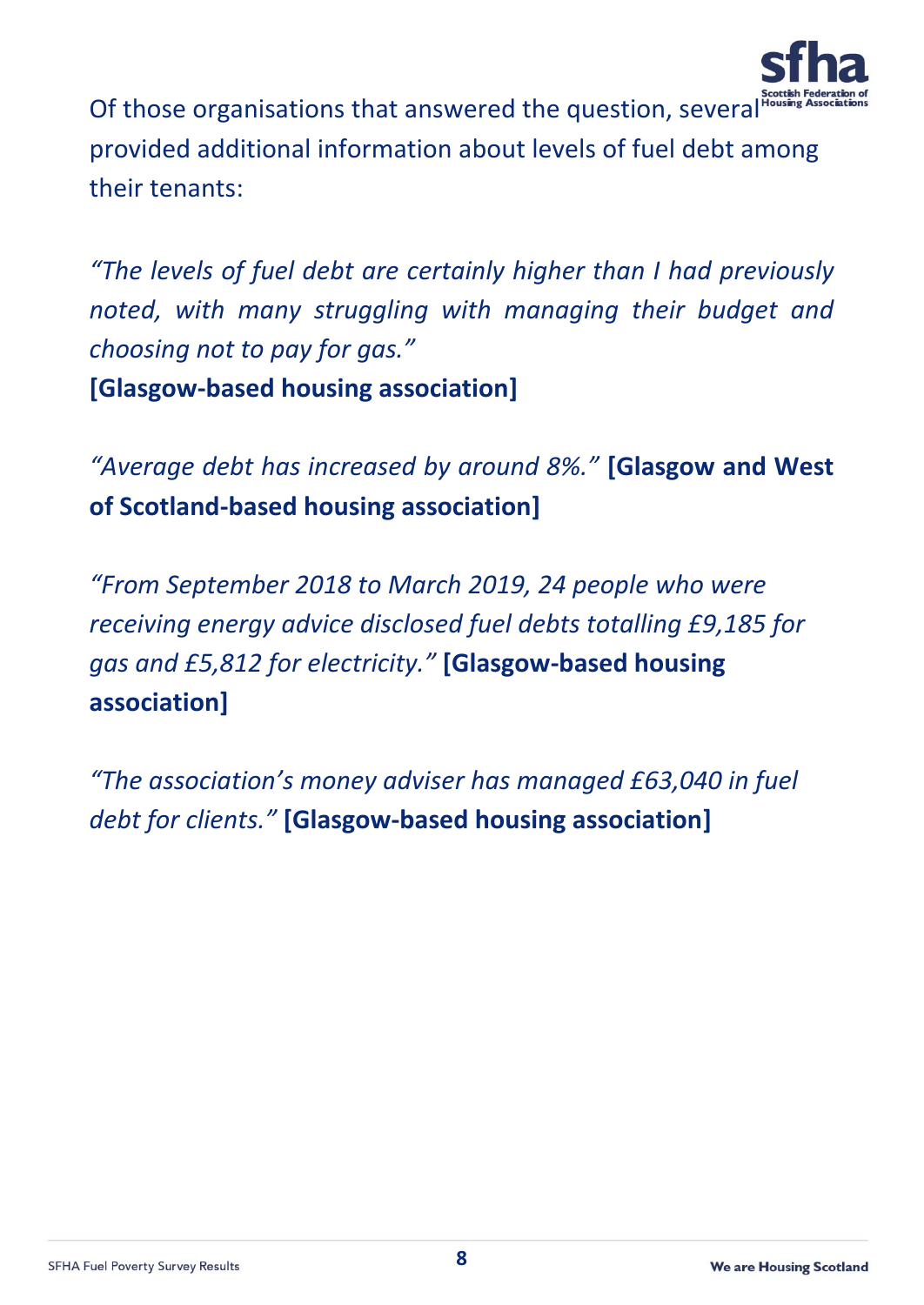

### **Rent arrears**

*Has your organisation noticed any increase in rent arrears for those tenants experiencing fuel poverty?*



*Of the 28 members that responded, 64% (18 members) reported an increase in rent arrears for those tenants experiencing fuel poverty.*

*"We have long seen a link between rent arrears and fuel poverty levels, exacerbated more now by benefit changes."* **[Fife-based housing association]**

*"We have a referral system for income management colleagues to forward us issues where tenants advise that energy costs are contributing to their difficulty in paying."* **[East and Central Scotland-based housing association]**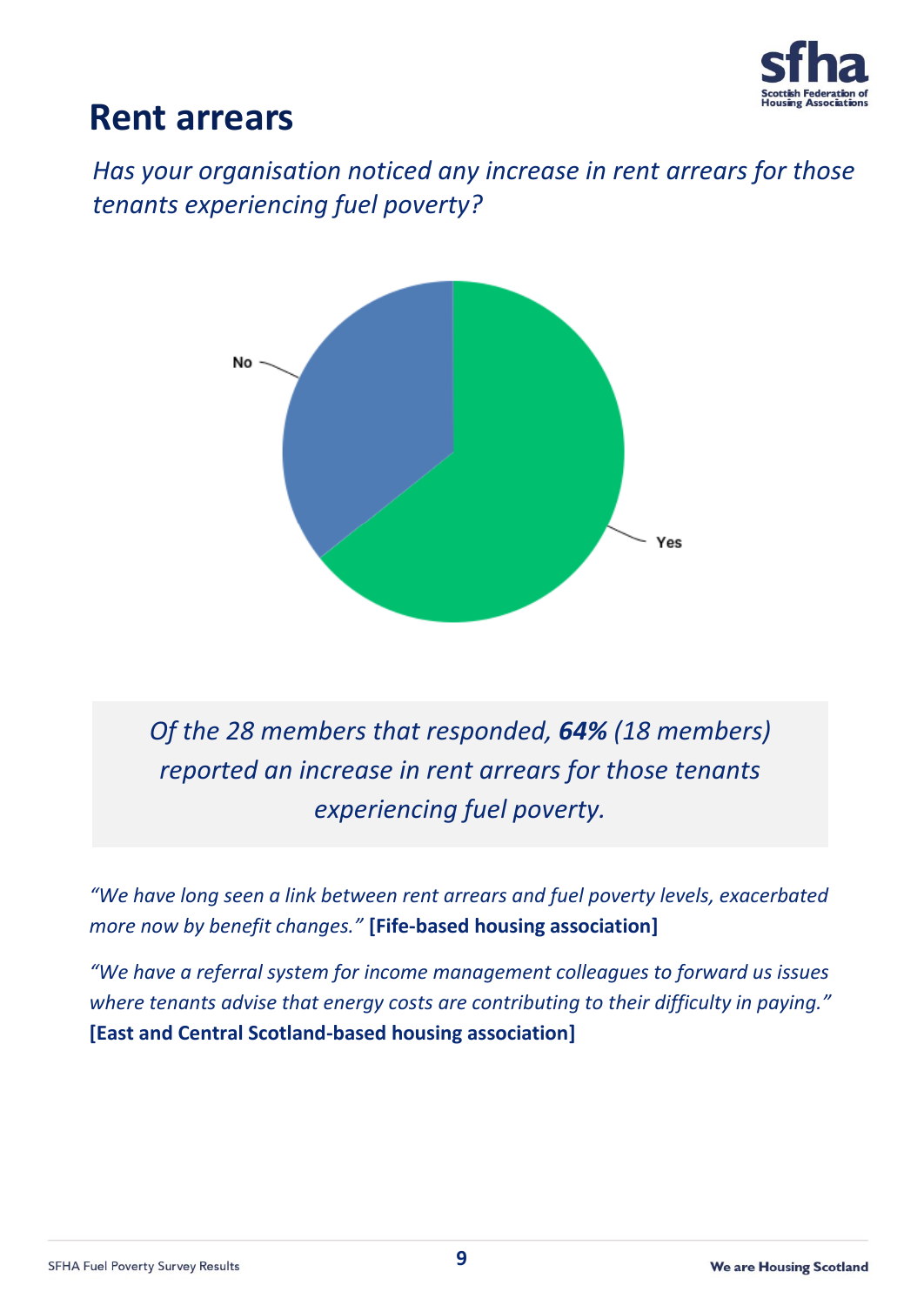

## **Causes of debt and arrears**

*Where there has been an increase in fuel debt and arrears, what do you believe is the cause of the increase?*



*Of the 26 members that responded, 73% (19 members) attributed rising levels of fuel debt and rent arrears to welfare reform.*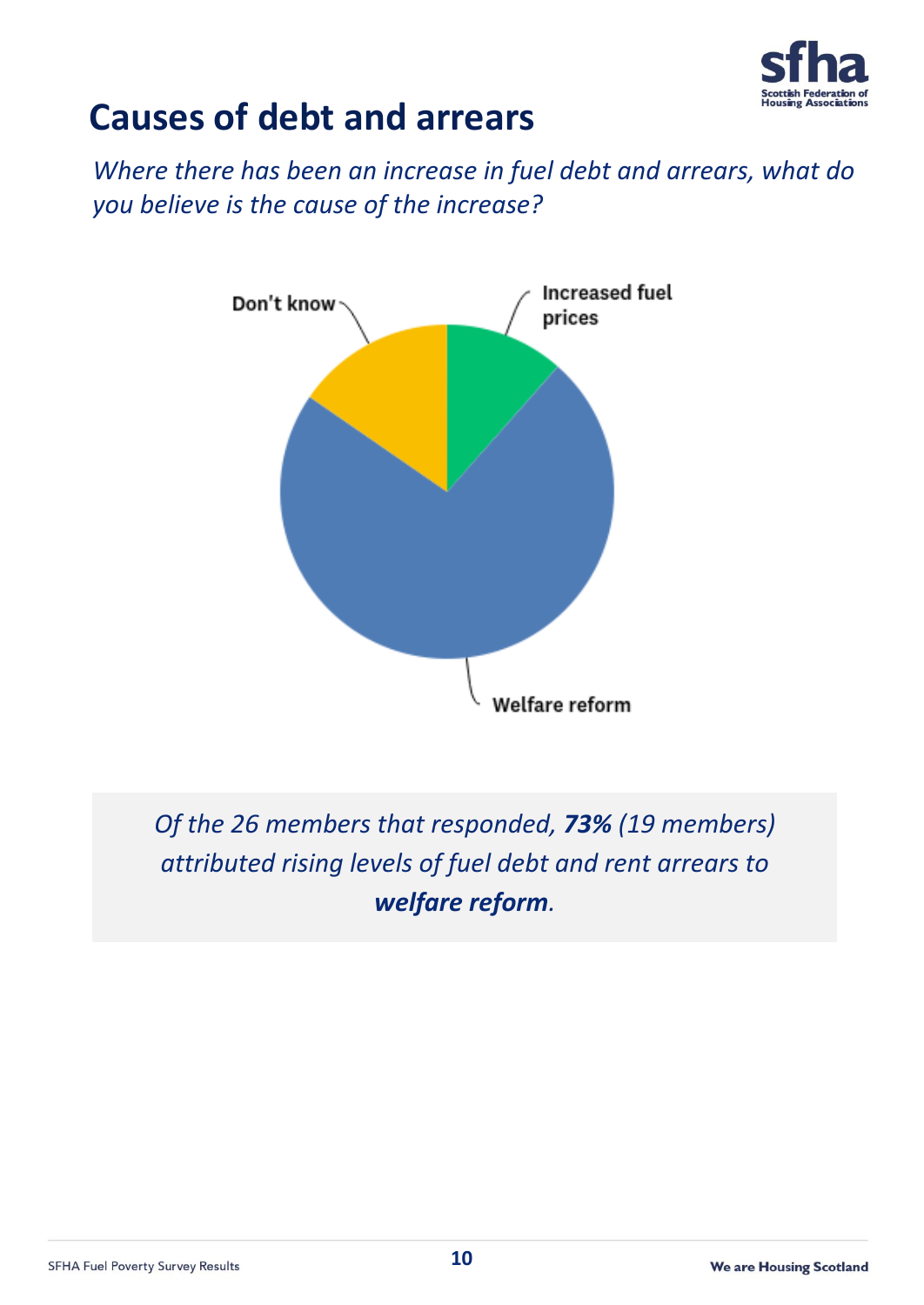

## **Advice and advocacy**

*Does your organisation work with any advocacy or advice providers in relation to fuel poverty?*



*Of the 32 members that responded to this question, 84% (27 members) work with advocacy and/or advice providers in relation to fuel poverty.*

- *Fifty-six per cent use external agencies to provide advice/advocacy services*
- *Twenty-eight per cent rely on in-house advocacy/advice services*
- *Sixteen per cent use a combination of both in-house and external services*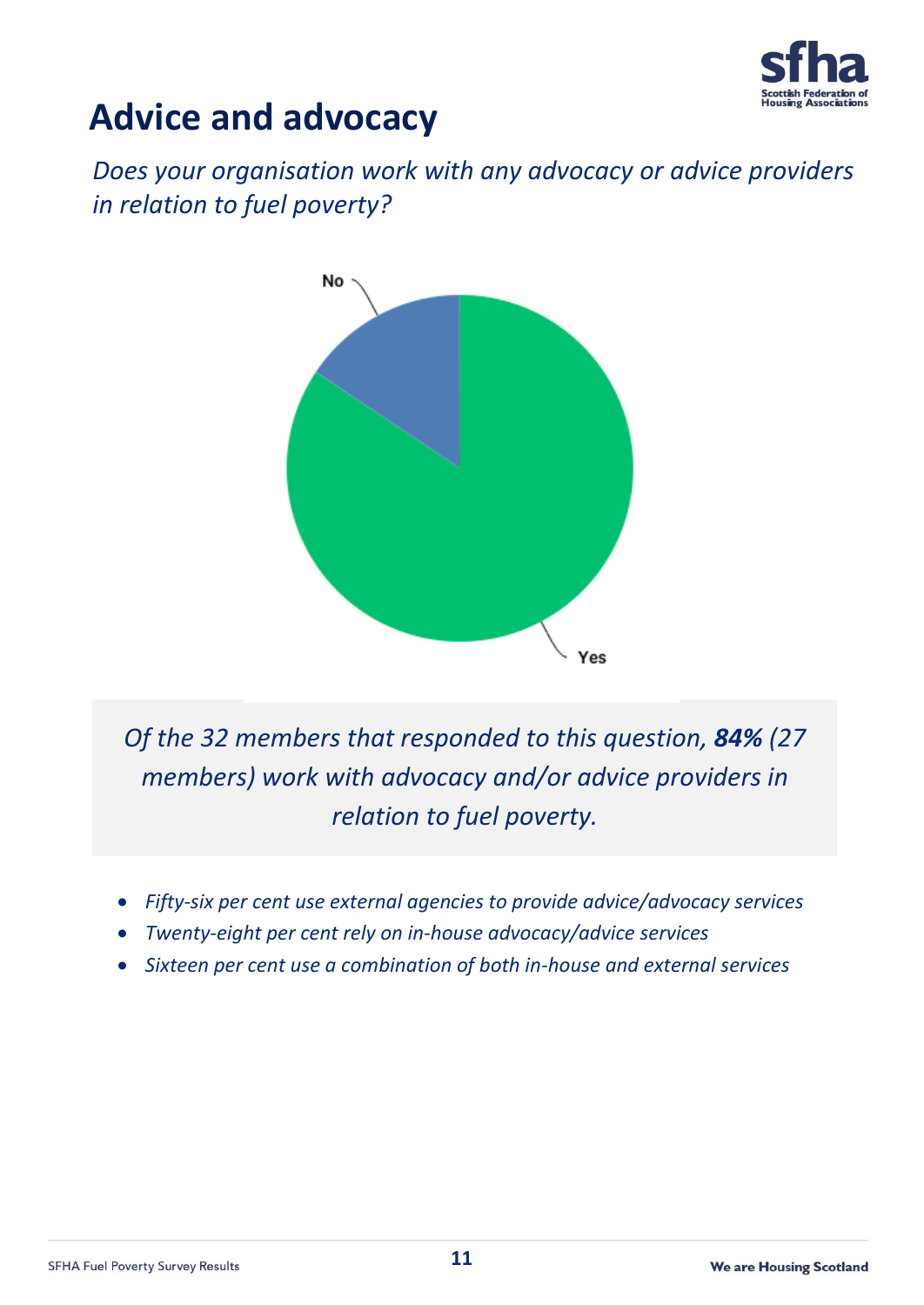

## **Additional case studies**

*"Nearly all clients that approach our money advice service have fuel debt of varying degrees. Our money adviser has used fuel grants, Warm Home Discount Scheme, and the Ombudsman complaints process for compensation to reduce tenants' fuel debt, and she successfully reduced our tenants' fuel debt by over £19,000.* 

*"We have a tenant who was found fit for work by the DWP, despite numerous physical and mental health problems. His only option was to claim Universal Credit, but he found it impossible to navigate the system himself.* 

*"He shut himself away and would not answer the door to anyone. He lived for over nine months* with no income at all, no gas or electricity – through the winter – and *lived on charitable donations. Eventually, he opened the door to us.* 

*"The advice team assisted him with a Universal Credit claim, helped him to obtain I.D. and open a bank account, and accompanied him to every appointment and assessment to help maintain his Universal Credit claim. We requested Housing Benefit for a closed period, arguing his previous claim should not have been closed but assessed on a nil income, and he received a £3,000 backdate to help reduce his arrears.* 

*"We are currently assisting him with an appeal regarding his fitness for work and addressing his fuel debt, so he has access to utilities.* 

*"Without our assistance, and large commitment of time and effort across the organisation, he would have been evicted and homeless, and the association would be left with large arrears and void costs."* **[Glasgow-based housing association]**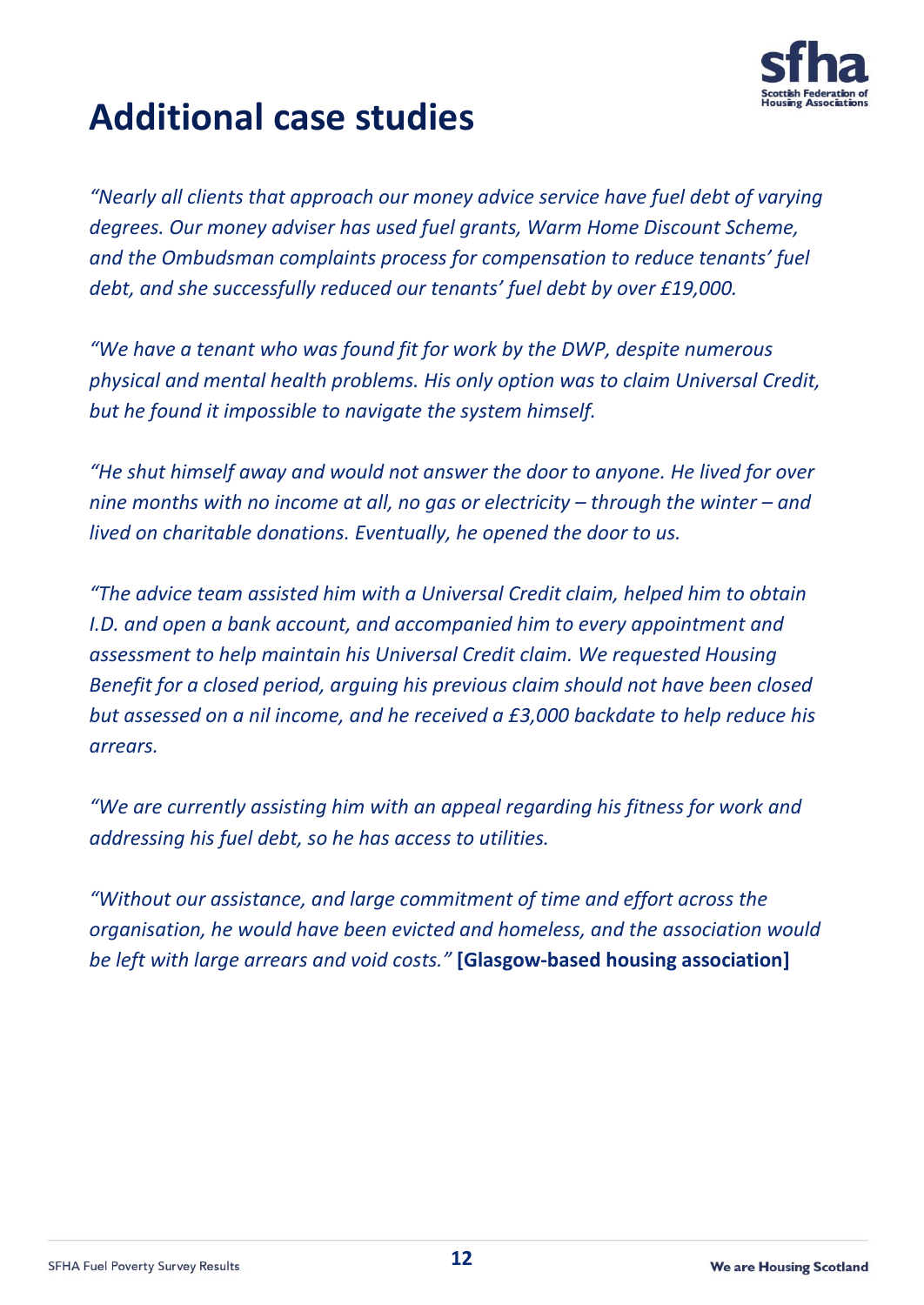

*"A number of tenants have stopped using heating, because they can't afford it…mostly it's because they don't want another bill to worry about, so they do without whenever possible."* **[Argyll and Bute-based housing association]**

*"We have several cases where the gas is capped – essentially disconnected – as the tenants cannot afford to pay the arrear, and the essential servicing is unable to be completed. In these cases, we will try for charitable clearing of the debts, but we are finding these are becoming oversubscribed and harder to access.* 

*"We are also seeing an increase in people requiring budgeting support due to increased financial hardship. The budgeting support includes assisting tenants to reduce payments towards gas and electricity arrears."* **[West of Scotland-based housing association]**